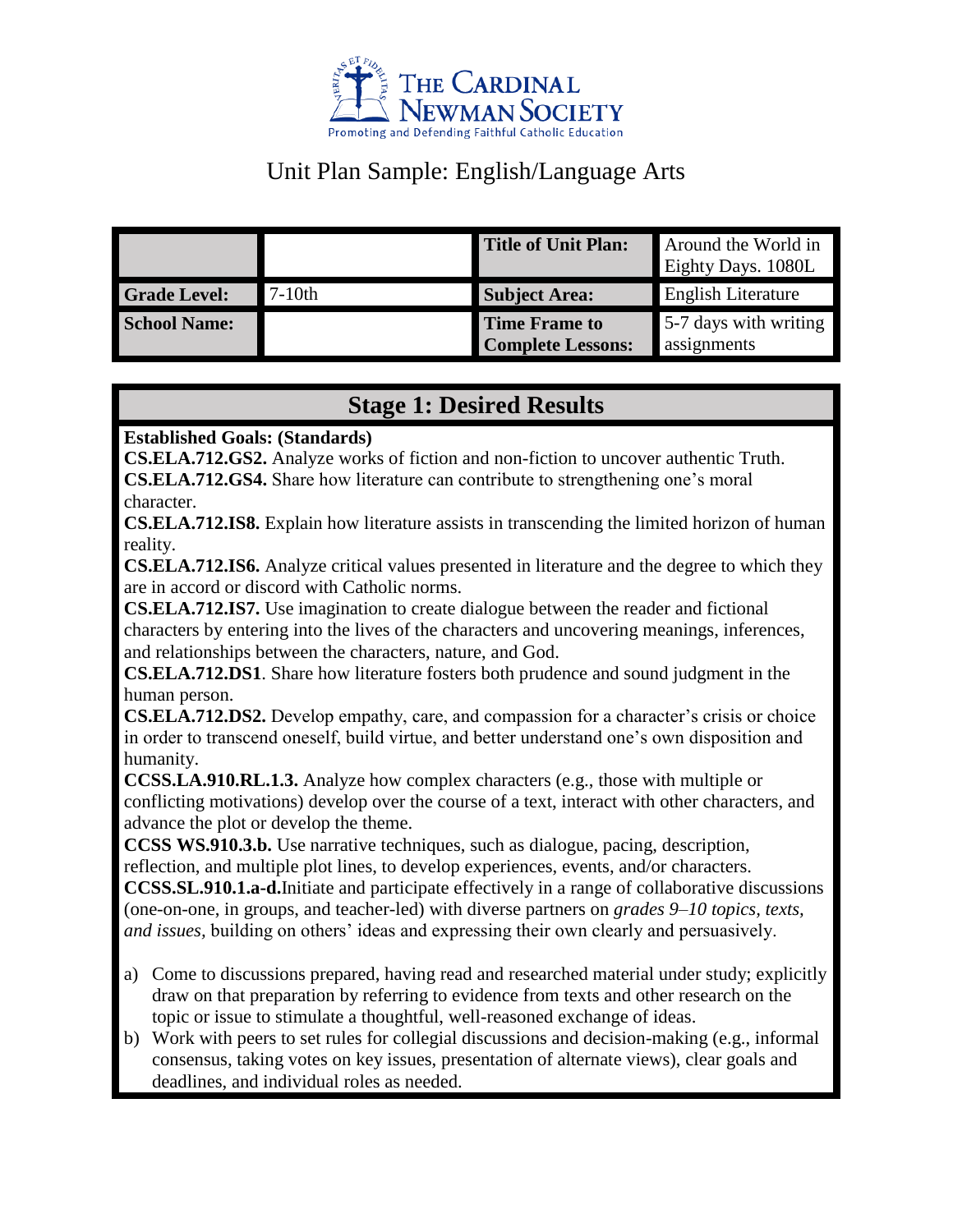- c) Propel conversations by posing and responding to questions that relate the current discussion to broader themes or larger ideas; actively incorporate others into the discussion; and clarify, verify, or challenge ideas and conclusions.
- d) Respond thoughtfully to diverse perspectives, summarize points of agreement and disagreement, and, when warranted, qualify or justify their own views and understanding and make new connections in light of the evidence and reasoning presented.

### **Understandings:**

*Students will understand that…*

- *Truth is the correspondence of one's mind with reality.*
- *Truth can be omitted or embellished.*
- *Something is either true or it is not.*
- *God is all Truth.*
- *Literature helps us look deeper into why we do the things we do and our relationship with God and others.*
- *Literature provides examples of individuals to emulate and empathize with.*

#### **Essential Questions**

- *What is Truth?*
- *Can literature lead us beyond ourselves; our known reality?*
- *Can moral character be strengthened by reading literature? How?*

### *Students will know….*

how to analyze literature to uncover where Truth is evident and where it is lacking.

### *Students will be able to…*

- share how literature can lead one to good moral choices and how these moral choices are what God wants of us.
- create dialogue and use narrative techniques to show how characters in the selection can change over time by the choices they might make.
- Come to class prepared with examples and citations from the text; be able to work collegially with peers following set rules; actively engage in and propel conversations forward; respond thoughtfully, tactfully, and creatively to other points of view.

| Stage 2: Assessment Evidence                  |                                                 |  |  |  |  |  |  |  |
|-----------------------------------------------|-------------------------------------------------|--|--|--|--|--|--|--|
| <b>Performance Task(s):</b>                   | <b>Other Evidence:</b>                          |  |  |  |  |  |  |  |
| Completion of select literature discussion    | <b>Formative:</b> Small and large group         |  |  |  |  |  |  |  |
| questions.                                    | discussion worksheets; Observation and/or       |  |  |  |  |  |  |  |
| Participation in class discussion.            | checklist of student discussion; exit slip      |  |  |  |  |  |  |  |
| Create written dialogue between characters in | answers                                         |  |  |  |  |  |  |  |
| the novel showing how they can change by      | <b>Summative:</b> Writing assignment – Dialogue |  |  |  |  |  |  |  |
| the choices they make.                        | and Short answers.                              |  |  |  |  |  |  |  |
|                                               |                                                 |  |  |  |  |  |  |  |
|                                               |                                                 |  |  |  |  |  |  |  |
|                                               |                                                 |  |  |  |  |  |  |  |

## **Stage 2: Assessment Evidence**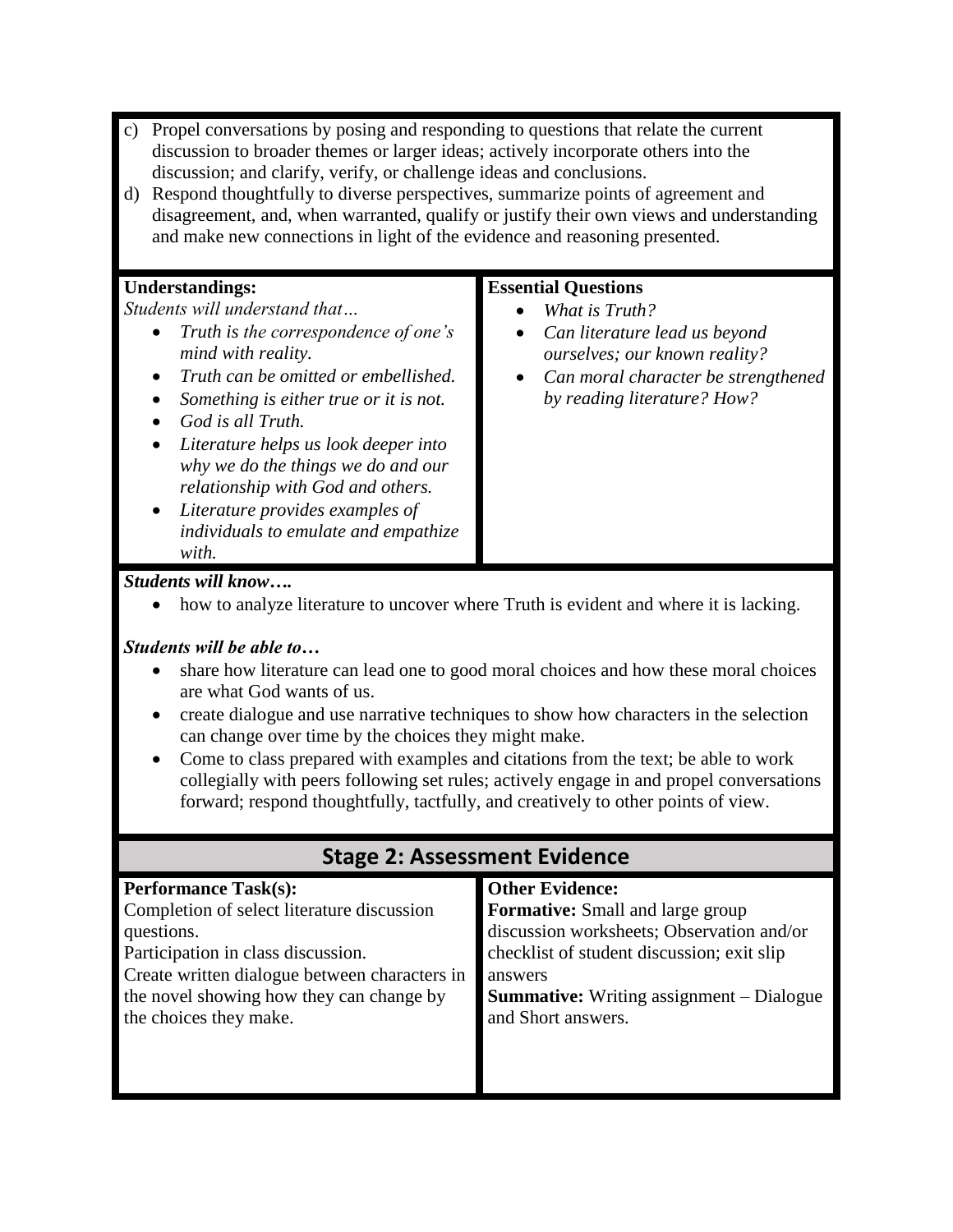## **Stage 3: Learning Plan**

## **Learning Activities: Selected**

**Day 1: Discussion of Truth.** Philosophical Inquiry Questions below. See Background Information on Truth.

(See Teacher and Student Resources. Use Transcendental Taxonomy, among others listed). Can use topics such as "fake news" as "non-examples".

**Day 2: Discussion of Applied Questions on Truth** and select Comprehension questions.

Use fishbowl strategy or Socratic seminar (See Teacher Resources) and Worksheets.

**Day 3: Discussion of Morality** in novel and select Comprehension questions.

**Day 4: Discussion of Values** in novel and select Comprehension questions.

**Day 5: In class writing assignment** -dialogue

## **Vocabulary and Definitions:**

Truth – the correspondence between the mind and reality.

Break out vocabulary by chapters and have students define words *while* reading or *prior to* reading; use words in writing. Can use any pre-made literature guide for this.

## **Teacher Resources**:

Sullivan, D. (1992). *An introduction to philosophy*. Chapter 11, pgs. 79-82; 209-211. Adler, M. (2000). *The great ideas.* Peru, IL; Open Court. Chapter 1, pgs. 1-10. Socratic Seminar Rules. Retrieved from<https://www.paideia.org/socratic-seminar-rules/> Fishbowl Strategy resources:

- Brandon Maze. (2015). Fishbowl discussions. Prezi. Retrieved at <https://prezi.com/ljxcsfjnjhl4/fishbowl-discussions/>
- Bantam Books. Fishbowl discussion strategy. The Tempest. Retrieved at <http://novelinks.org/uploads/Novels/TheTempest/Fishbowl%20Discussion.pdf>
- Taylor, B. (2007). Fostering engaging and active discussions for middle school classrooms. Retrieved at

http://literacyuncc.pbworks.com/f/Fostering%20Engaging%20(BT).pdf

## **Student Resources:**

Adler, *The great ideas.* Chapter 1.

**Cross - Curricular Connection**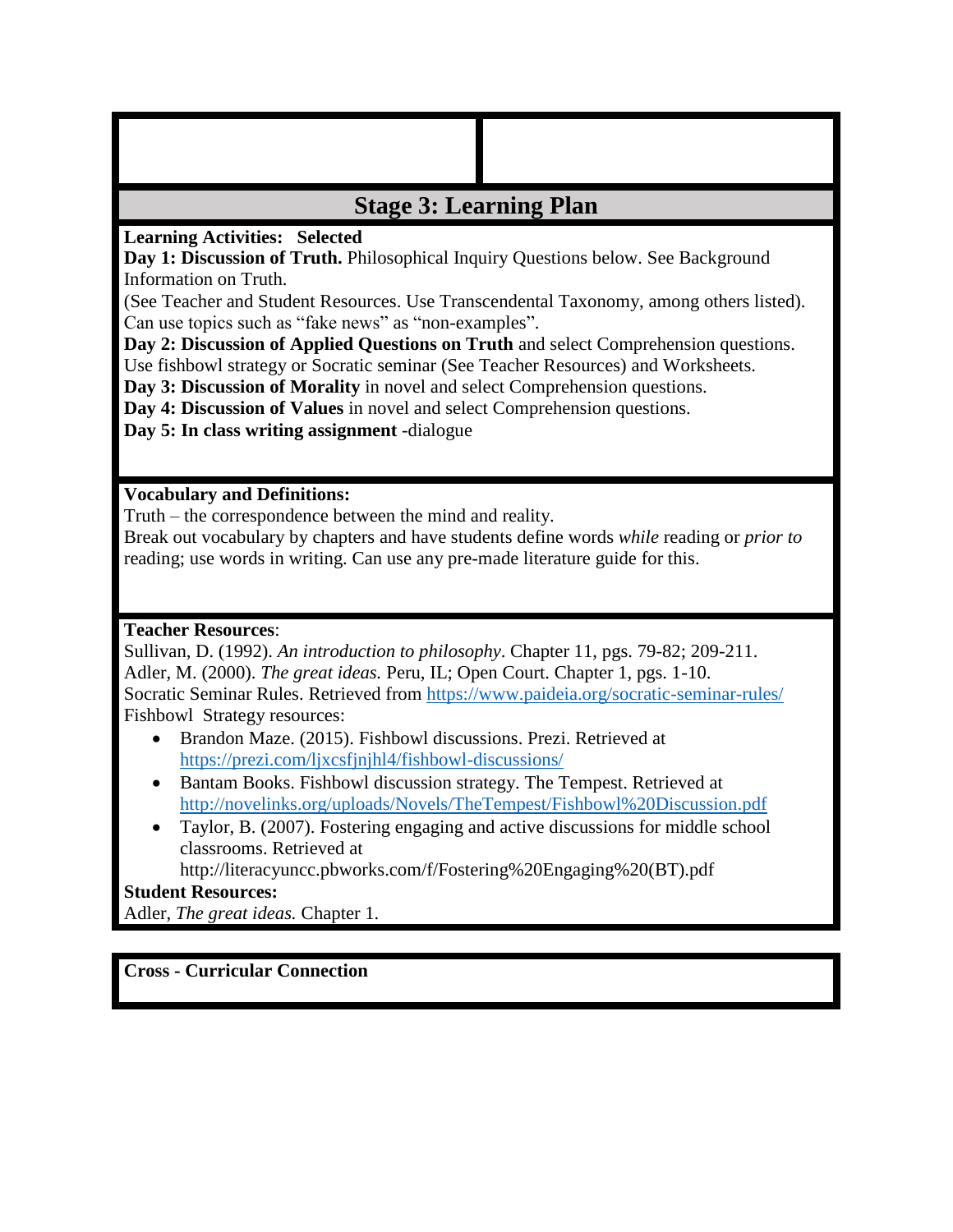### **NOTES:**

*Jot down questions as they come to mind so as not to forget later.*

Example: Was God with them while they were on this journey? How do you know? Do they talk about Him? (Divine Providence, Faith, Trust)

Beauty - involves apprehending unity, harmony, proportion, wholeness, and radiance. Something that pleases the eye, the ear, and the intellect. Goodness (Justice) – the perfection of being; equity.

### *Divide up standards between evidence based assessments/activities.*

Based on these standards - Writing

**CS.ELA.712.IS6.** Analyze critical values presented in literature and the degree to which they are in accord or discord with Catholic norms.

**CS.ELA.712.DS2.** Develop empathy, care, and compassion for a character's crisis or choice in order to transcend oneself, build virtue, and better understand one's own disposition and humanity.

**CS.ELA.712.IS7.** Use imagination to create dialogue between the reader and fictional characters by entering into the lives of the characters and uncovering meanings, inferences, and relationships between the characters, nature, and God.

**CCSS WS.910.3. b.** Use narrative techniques, such as dialogue, pacing, description, reflection, and multiple plot lines, to develop experiences, events, and/or characters.

**CCSS.LA.910.RL.1.3.** Analyze how complex characters (e.g., those with multiple or conflicting motivations) develop over the course of a text, interact with other characters, and advance the plot or develop the theme.

## **Activities**

## Writing

**Writing Prompt:** Using your imagination and knowledge about your Catholic faith, create no more than a one page of 'Catholic' dialogue (using proper punctuation and narration) between Aouda and Phileas Fogg as they might discuss how God intervened in their lives to bring them together. Include discussion of what might have happened if they didn't make the choices they made.

**Short Answers:** How does Passepartout feel about not revealing the identity of Mr. Fix? Do his feelings fluctuate based on the circumstances? How do we feel about this omission of truth? Does this change what we think about his character? Is this something that we might see ourselves doing?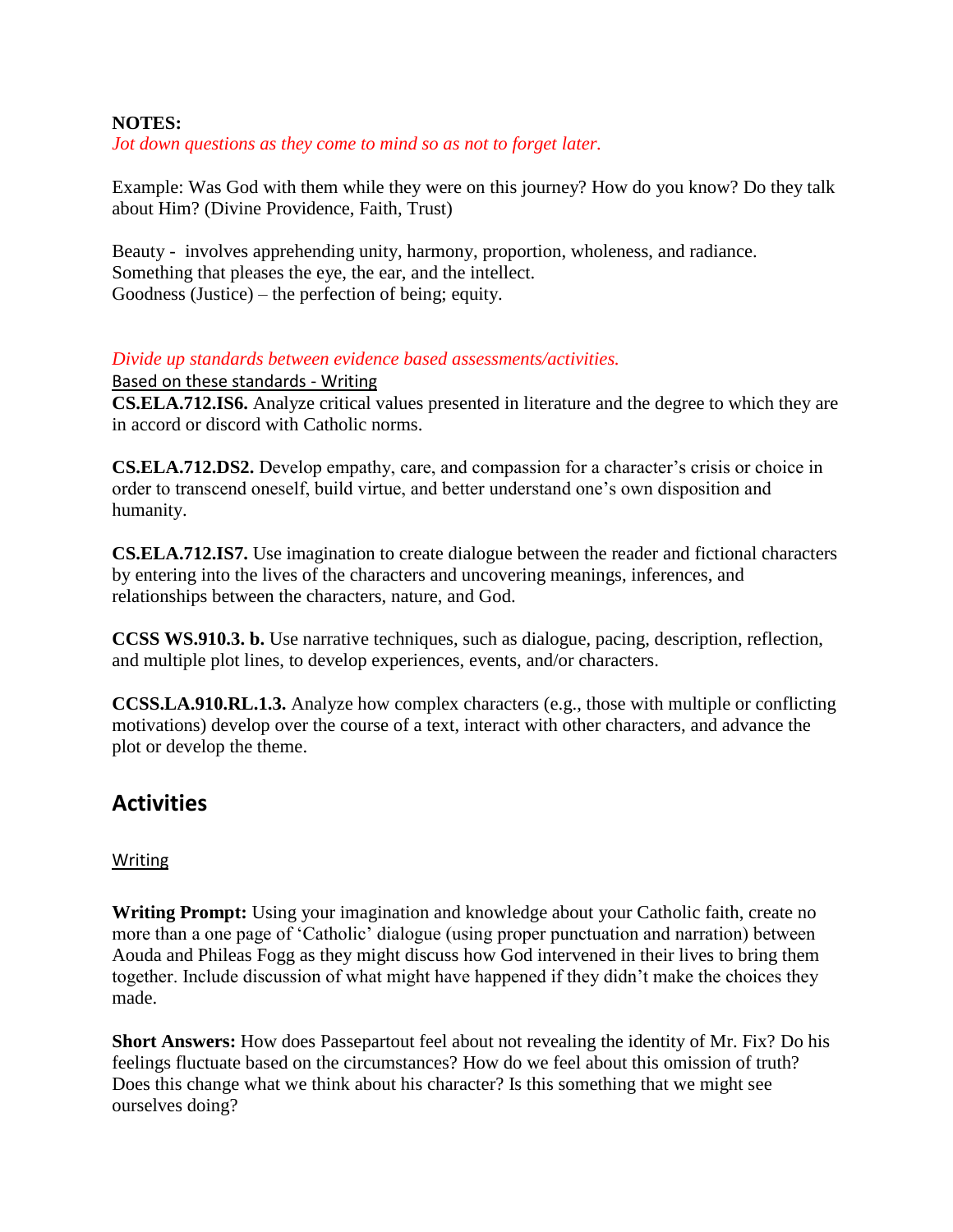#### Speaking – discussion

**CS.ELA.712.GS2.** Analyze works of fiction and non-fiction to uncover authentic Truth. **DISCUSSION ON WHAT IS TRUTH. (***Use transcendental taxonomy and Background information on Truth).*

**CS.ELA.712.DS1**. Share how literature fosters both prudence and sound judgment in the human person.

**CS.ELA.712.GS4.** Share how literature can contribute to strengthening one's moral character. *Students respond orally to this discussion question.*

**CS.ELA.712.IS6.** Analyze critical values presented in literature and the degree to which they are in accord or discord with Catholic norms. *Find examples of critical values in text to use as examples.*

**CCSS.LA.910.RL.1.3.** Analyze how complex characters (e.g., those with multiple or conflicting motivations) develop over the course of a text, interact with other characters, and advance the plot or develop the theme. *Select one or two characters and follow through text.*

**CCSS.SL.910.1. a-d.** Initiate and participate effectively in a range of collaborative discussions (one-on-one, in groups, and teacher-led) with diverse partners on *grades 9–10 topics, texts, and issues,* building on others' ideas and expressing their own clearly and persuasively. **RUBRIC FOR GROUP/CLASS DISCUSSIONS**

a. Come to discussions prepared, having read and researched material under study; explicitly draw on that preparation by referring to evidence from texts and other research on the topic or issue to stimulate a thoughtful, well-reasoned exchange of ideas.

b. Work with peers to set rules for collegial discussions and decision-making (e.g., informal consensus, taking votes on key issues, presentation of alternate views), clear goals and deadlines, and individual roles as needed.

c. Propel conversations by posing and responding to questions that relate the current discussion to broader themes or larger ideas; actively incorporate others into the discussion; and clarify, verify, or challenge ideas and conclusions.

d. Respond thoughtfully to diverse perspectives, summarize points of agreement and disagreement, and, when warranted, qualify or justify their own views and understanding and make new connections in light of the evidence and reasoning presented.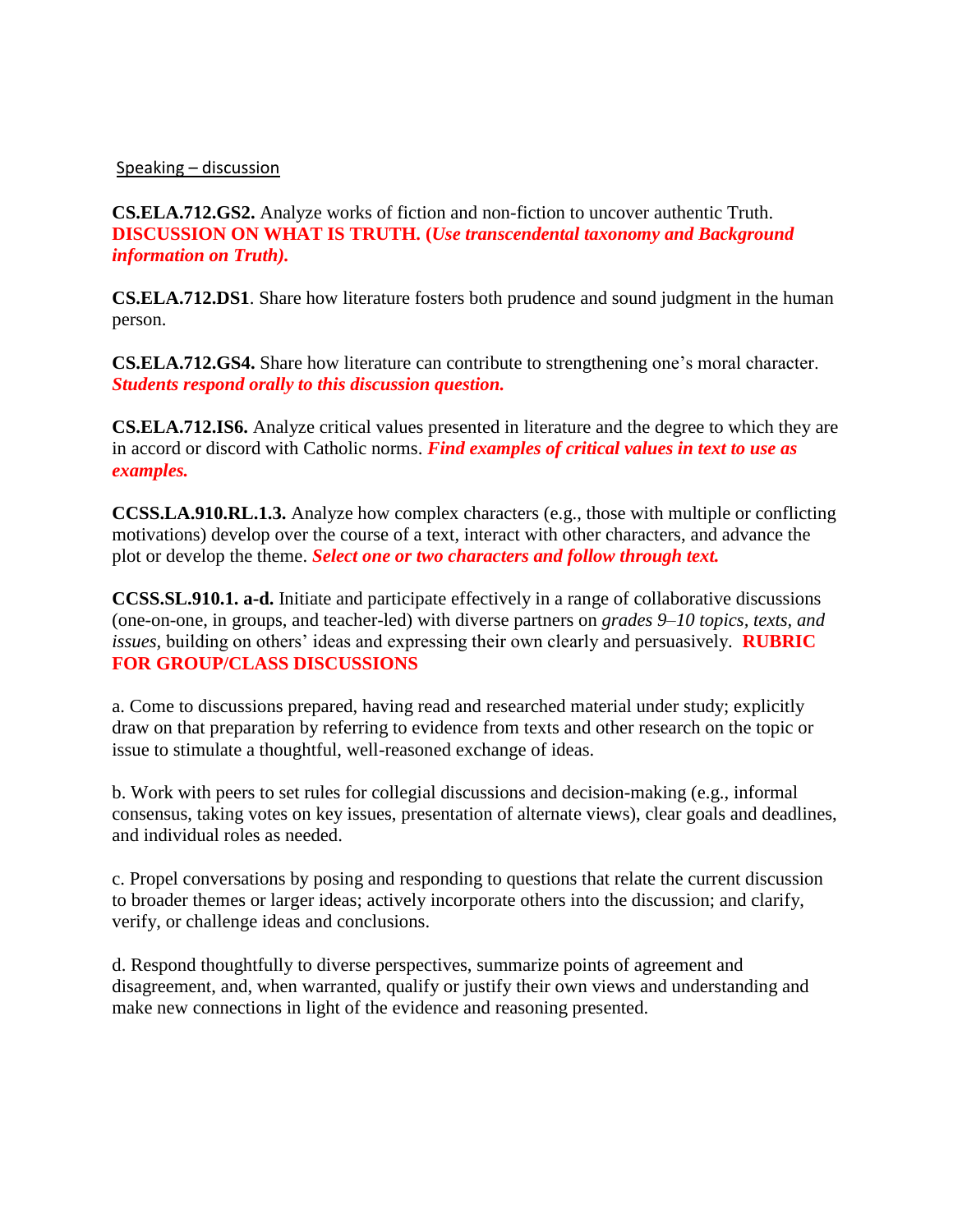| SAIIINIC DISCUSSIOII QUESTIOIIS                                                                                                                                                                                                                                                                                                                                                                                                                                                                                                                                                                                                                                                |                                                                                                                                                                                                                                                                                                                                                                                                                                                                                                                                                                                                                                                                                                                                                                                                            |  |  |  |  |  |  |
|--------------------------------------------------------------------------------------------------------------------------------------------------------------------------------------------------------------------------------------------------------------------------------------------------------------------------------------------------------------------------------------------------------------------------------------------------------------------------------------------------------------------------------------------------------------------------------------------------------------------------------------------------------------------------------|------------------------------------------------------------------------------------------------------------------------------------------------------------------------------------------------------------------------------------------------------------------------------------------------------------------------------------------------------------------------------------------------------------------------------------------------------------------------------------------------------------------------------------------------------------------------------------------------------------------------------------------------------------------------------------------------------------------------------------------------------------------------------------------------------------|--|--|--|--|--|--|
| <b>Philosophical inquiry questions</b>                                                                                                                                                                                                                                                                                                                                                                                                                                                                                                                                                                                                                                         | <b>General Discussion Questions</b>                                                                                                                                                                                                                                                                                                                                                                                                                                                                                                                                                                                                                                                                                                                                                                        |  |  |  |  |  |  |
| Truth – Establish baseline with General<br>questions first if not already undertaken. If<br>so, use as a refresher.<br>What is truth?<br>Can something be both true and false<br>at the same time?<br>Can something be true one minute and<br>false the next?<br>Can something be more or less true?<br>What faculty of the human person<br>distinguishes truth?<br>What happens when truth is hidden or<br>not discovered?<br>Can/Does truth lead us to God?<br>Is there a connection between truth<br>and goodness?<br>Is there a connection between truth<br>and beauty?<br>Can something be true and not good?<br>$\bullet$<br>Can something be true and not<br>beautiful? | From GradeSaver <sup>1</sup><br>In what year was the novel published<br>and why is this date so important?<br>What kind of employer is Phileas<br>٠<br>Fogg? Would you like to work for<br>him?<br>What opinion does the narrator seem<br>to have about India? What is his<br>opinion of the British occupation of<br>India?<br>What opinion does the narrator appear<br>٠<br>to have toward Americans?<br>Fogg seizes control of Captain<br>Andrew Speedy's vessel, imprisons<br>the captain in his quarters, and<br>eventually tears the ship apart and<br>burns the pieces. And yet Captain<br>Speedy actually seems happy about all<br>this and even appears to like Phileas<br>Fogg. Why?<br>Why do you think Verne chooses to<br>defy tradition by having Aouda<br>propose marriage to Phileas Fogg? |  |  |  |  |  |  |
| Selected applied questions:                                                                                                                                                                                                                                                                                                                                                                                                                                                                                                                                                                                                                                                    |                                                                                                                                                                                                                                                                                                                                                                                                                                                                                                                                                                                                                                                                                                                                                                                                            |  |  |  |  |  |  |
| Truth:<br>Is there truth that has not been<br>disclosed in this novel? If so, provide<br>specific examples.<br>What consequences do we see when<br>truth is hidden?<br>If truth/s were known, how might this<br>$\bullet$<br>have affected, or not affected, the<br>outcome?                                                                                                                                                                                                                                                                                                                                                                                                   | <b>Discussion questions from Novel Units,</b><br>$Inc.2$ –<br>Selected comprehension questions.<br>Why does Passepartout fail to respond<br>when Fogg calls him?<br>What is the general reaction of the<br>public to Fogg's impending journey?<br>Who is Sir Francis Cromarty?<br>What Hindu ritual do Fogg and his<br>companions observe?                                                                                                                                                                                                                                                                                                                                                                                                                                                                 |  |  |  |  |  |  |

## **Sample Discussion Questions**

 $\overline{a}$ 

<sup>1</sup> Retrieved from http://www.gradesaver.com/around-the-world-in-80-days/lesson-plan/study-objectives

<sup>2</sup> Watson, P. (2003). *Around the world in eighty days*. Bulverde, TX: Novel Units.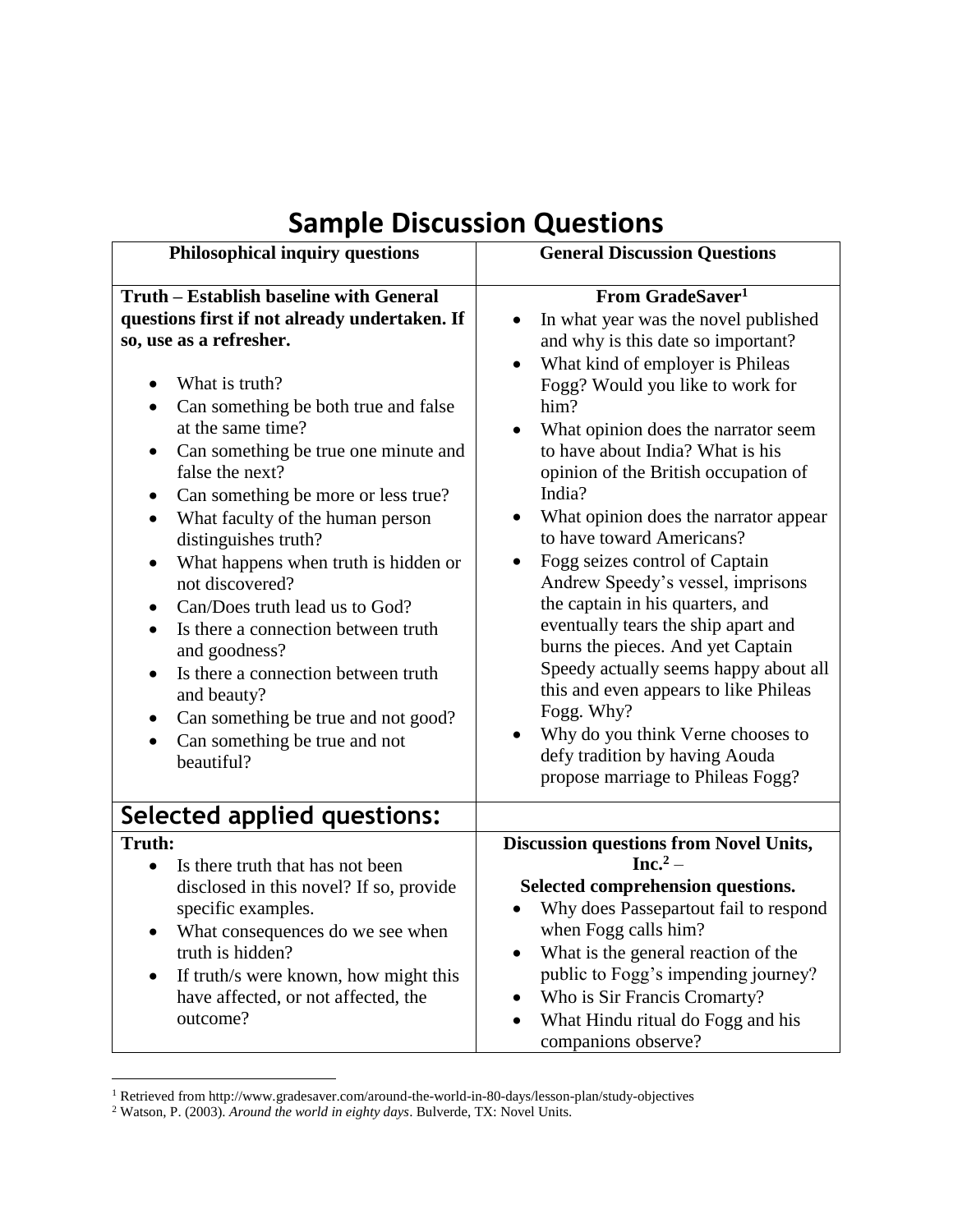- How does Passepartout feel about not revealing the identity of Mr. Fix? How do we feel about this omission of truth? Does this change what we think about his character? Is this something that we might see ourselves doing?
- Was it moral, for Passepartout to withhold the knowledge he had regarding Mr. Fix's true identity (Chapter 22, p.117; Chapter 24, p.129)? Why did he withhold the truth?
- Was is just for Mr. Fix to lie to Passepartout about the reason he was on the ship (Chapter 9, p. 40)?
- Was Phileas Fogg truthful when he agreed to pay the Captain of the *Henritta* \$2,000 a piece for passage to Bordeaux? Explain his motives and where he erred in his decision-making. (Side discussion – what does this say about having large sums of money at your disposal?)
- Is there embellishment of truth in this novel?

## **Morality: Dignity of the human person, truth, justice**

- Was Passepartout being prudent by withholding this information until the "right" time (Chapter 22)? Why or why not? What would you do? Why? Compare this with the untruth told by Mr. Fix as to why he was on the ship to India (Chapter 9, p. 40) and the omission of truth he told Aouda when she asked him if he knew where Passepartout was (Chapter 20, p.104).
- Discuss the qualities and characteristics of Phileas Fogg, Detective Fix, and Passepartout and provide a personal comment as to how the presence or absence of virtuous

 $\overline{a}$ 

- Describe the young woman involved in this ritual.
- Explain the 'chance' encounter that reunites Fogg and Passepartout. Explain why you do or do not think "chance" or "fate" is a significant factor in your life.

++++++++++++++++++++++++ **Pre-Reading questions** (use Likert scale

before and after reading novel.)

- Looking back historically, advances of the human race have been predominantly positive.
- False accusations create problems for all those who are involved.
- Naiveté is an admirable attribute.
- Money can buy happiness.
- People have little control over "Chance," which sweeps people along.
- Finding true love and affection is worth whatever it may cost.
- People are irrevocably changed by an encounter with a life and death situation.
- The loss of personal wealth causes people to turn against those closest to them.
- It is unreasonable to expect a life in which there are no surprises.
- A religious group has the right to impose its beliefs on its adherents, without governmental interference. **From Bookrags<sup>3</sup>**
- In what year does Around the World in Eighty Days start? What is the environment? Where does the story take place? What was the world like? How is it different from today?
- We see Fogg undergo a change in character throughout the story. What is the turning point in his

<sup>3</sup> Retrieved from http://www.bookrags.com/lessonplan/around-world-eightydays/shortanswer.html#gsc.tab=0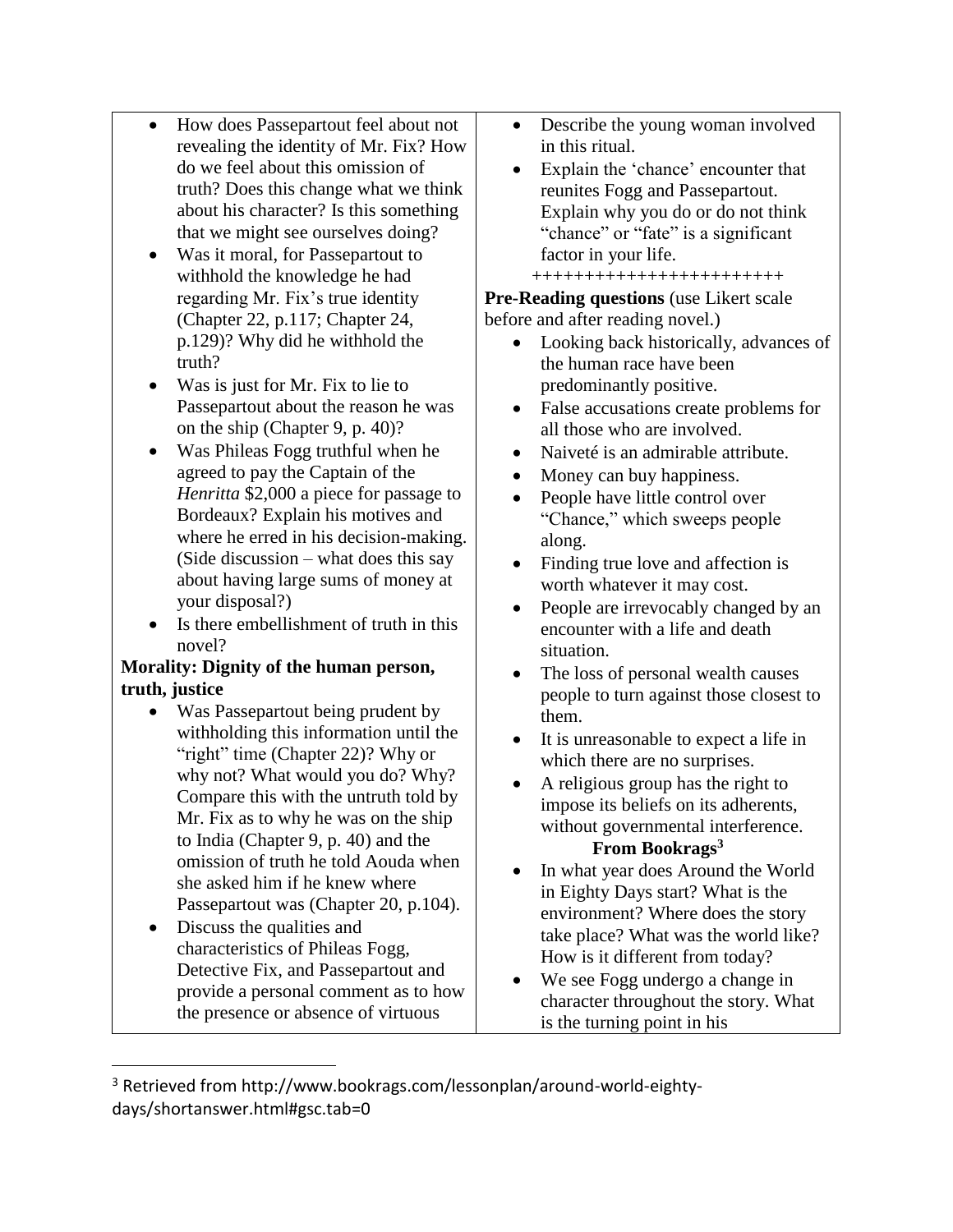qualities affect other characters in the story.

 If you were in Phileas Fogg's place, would you have stopped to help Aouda? Why or why not?

**Values: loyalty, friendship, trust, love** *(equate all these to Catholic teaching)*

- Phileas Fogg is very detailed, orderly, and punctual. Is this an admirable virtue or excessive compulsion? Discuss.
- Identify the qualities and characteristics of Phileas Fogg that would make him a good, or not so good, friend. Explain how these qualities and characteristics develop over the course of the novel.
- How is loyalty evident in this novel? Was Passepartout completely loyal to his employer/his friend Phileas Fogg?
- How does the relationship between Passepartout and Phileas Fogg develop throughout the novel?
- How does the relationship between Passepartout and Mr. Fix fluctuate throughout the novel? Equate this to your personal experience with other people.
- What is the relationship between Passepartout and Auoda?

transformation? Why do you think he's made this change? How does this affect the story line?

- At the train station in Bombay, Fogg has an interesting exchange with the train station landlord. How does his interaction with the train station landlord signify Fogg's feelings, openness, and approach to the foreign cities he is visiting?
- When does Phileas Fogg first meet Jean Passepartout?
- What is the only establishment of which Fogg is a member?
- For what job does Fogg hire Passepartout?
- What nationality is Jean Passepartout?
- To what does Passepartout compare his new employer?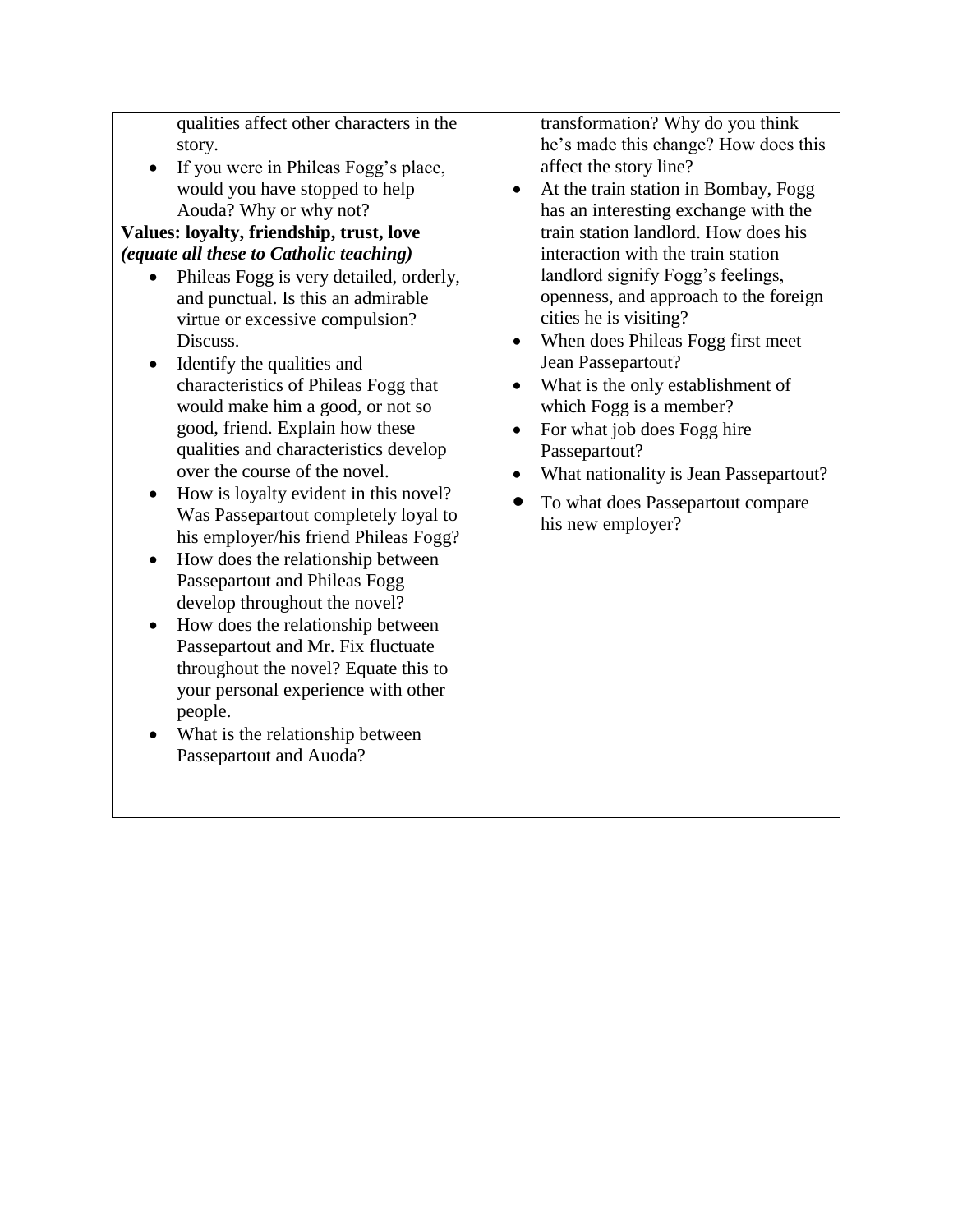## **Background information on Truth**

A simplified definition of truth is the *correspondence of the mind with reality.<sup>4</sup>* This is called logical truth or the truth of knowing.<sup>5</sup> Aristotle defined truth as, "To say of what is that it is or of what is not that it is not, is to speak the truth or to think truly; just as it is false to say of what is that it is not or of what is not that it is."

One problem with these definitions is how to know that our mind is in accord with reality since we cannot ask reality directly what is true and receive an answer. Reality itself cannot tell us, so we must look to other means to resolve this problem.

One solution is to use the Principle of Non-contradiction<sup>6</sup>. This principle states that two things, or statements, cannot be true if they contradict each other. They are either both true or one is false. For instance, the mathematical sentences  $2+2=4$  and  $2+2=5$  cannot both be true. One sentence must be true and one must be false. A child cannot be 2 years old and 3 years old at the same time. A person cannot be 5'4" tall and not 5'4" tall. Something cannot be one thing and something else at the same time. For us to think this, self-presupposes a correspondence between our mind and reality. If reality itself were of a contradictory nature, then the Principle of Noncontradiction would not be a test!

But which statement is true and which is false? How do we solve this new problem?

We must compare these statements to other propositions that we know of as *self-evident* or *unquestionable truths,* or as *truths of perception*. Aristotle says the mind uses these two kinds of principles to perceive matters of fact. Both types of truths can be used as standards and applied to propositions to uncover truth. Unquestionable truths or self-evident truths are objective truths which are true for all times, places, and persons such as, "The whole is greater than the parts", "Man is a mortal being". These truths are universal truths. Truths of perception are facts we can see, hear, touch, smell, or taste and are verified through our senses. "Here is a book. Here is a rose" are examples of truths of perception.

Is truth eternal or does it change? Truth itself is eternal and immutable.<sup>7</sup> Certainly, our perception of things changes over time. For instance, the belief that the world was flat until it was discovered to be round does not change the truth that it had always been round. Or our belief that the sun revolved around the earth did not negate the truth that the earth and all the planets always revolved around the sun. Things are either true or they are not.

 $\overline{a}$ 

<sup>4</sup> Adler, M. (2000). The great ideas. Peru, IL: Open Court Publishing. See pages 1-10. There are many other definitions and theories of truth, but we will use a classical realist perspective.

<sup>5</sup> Sullivan, D. (1957). An introduction to philosophy: The perennial principles of the classical realist tradition. Rockford, IL: Tan Book Publishers. Pgs. 79 – 87.

<sup>6</sup> Spitzer, R. (2011). Ten universal principles: A brief philosophy of the life issues. San Francisco, CA: Ignatius Press. Pgs. 11-14.

 $^7$  Adler, M. pg. 10.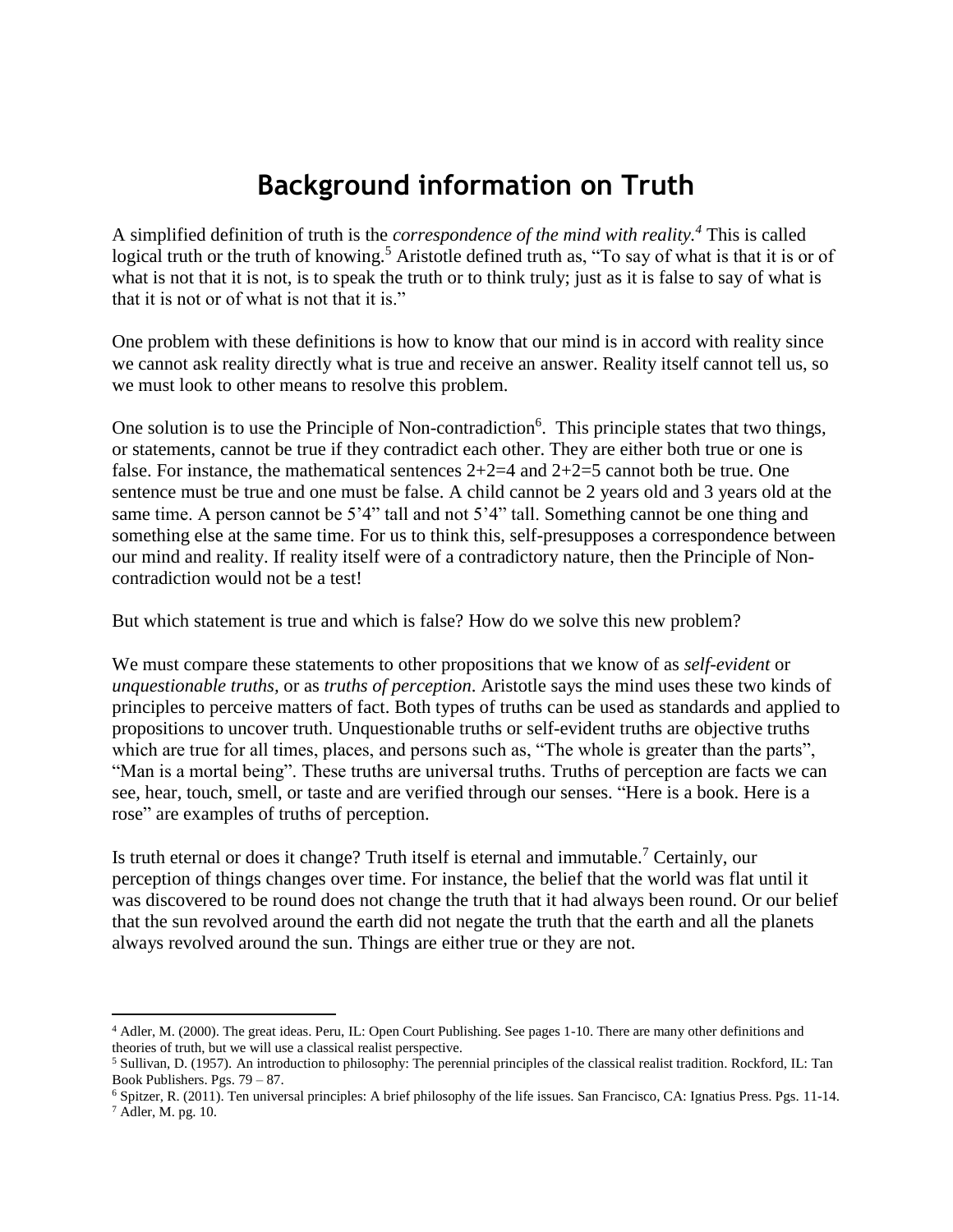Truth which is viewed from a certain perspective is said to be viewed proportionately. Things can appear more or less true, but that is our perception. "The higher we go in the state of being the more truth we find, until at the very summit of being we find Truth itself, the Absolute Truth"<sup>8</sup> who in Christianity is God, the Father, the Son, and the Holy Spirit. This is called ontological truth and is the "correspondence of things with their idea in the mind of the God."<sup>9</sup>

One final definition of truth involves the application of the words we speak to what we hold in our thoughts. When we speak the words that correspond to our thoughts, we are said to be speaking the truth. When we speak contrary to what we think, we are said to speak falsely. This is moral truth.

 $\overline{a}$ 

<sup>8</sup> Sullivan, D. (1957). An introduction to philosophy: The perennial principles of the classical realist tradition. Rockford, IL: Tan Book Publishers. Pgs. 209-211.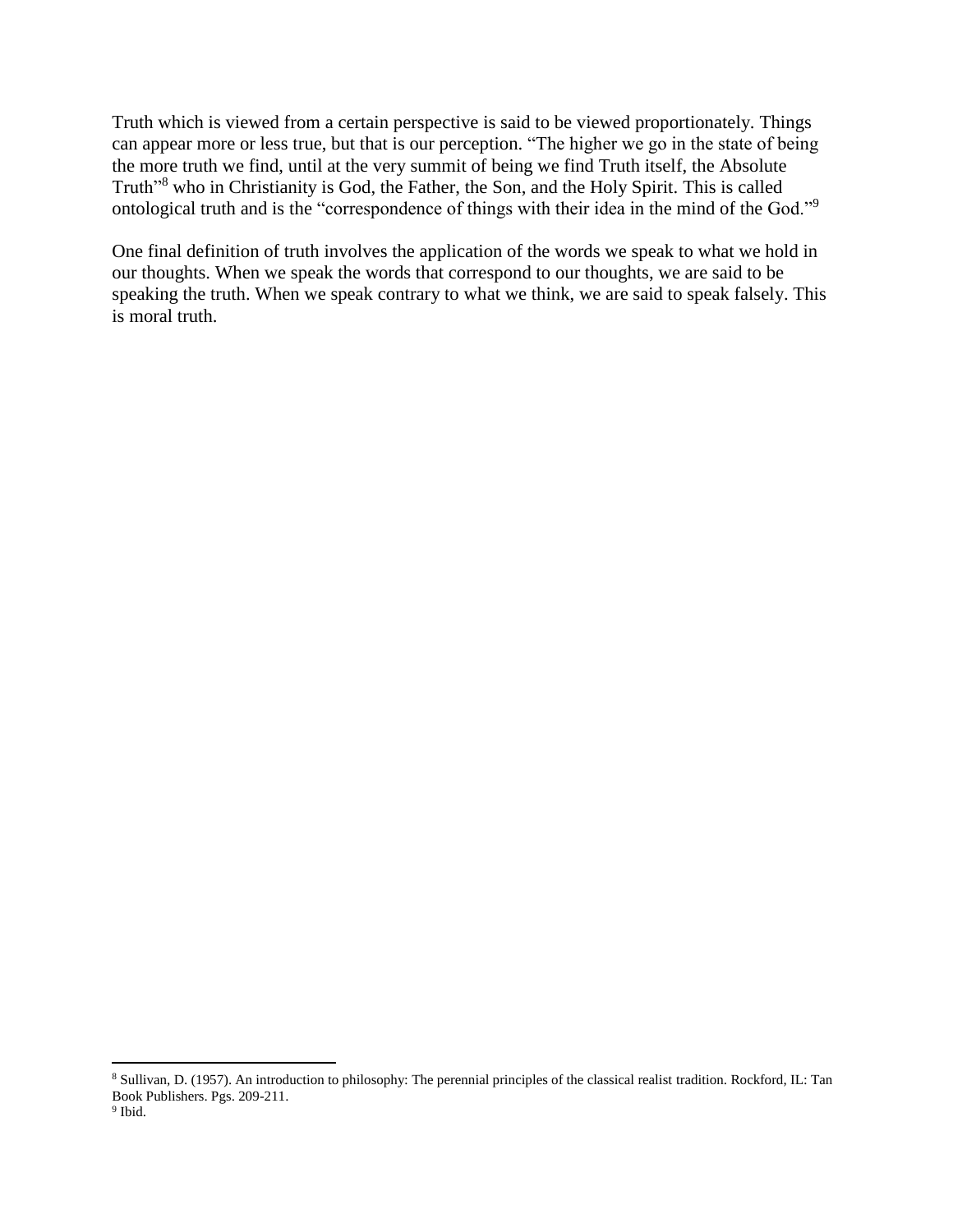## **Group Discussion Worksheets**

**(Used in addition to comprehension questions)**

## **Truth**

- Is there truth that has not been disclosed in this novel? If so, provide specific examples.
- What consequences do we see when truth is hidden?
- If truth/es were known, how might this have affected, or not affected, the outcome?
- How does Passepartout feel about not revealing the identity of Mr. Fix? How do we feel about this omission of truth? Does this change what we think about his character? Is this something that we might see ourselves doing?
- Was it moral, for Passepartout to withhold the knowledge he had regarding Mr. Fix's true identity (Chapter 22, p.117; Chapter 24, p.129)? Why did he withhold the truth?
- Was is just for Mr. Fix to lie to Passepartout about the reason he was on the ship (Chapter 9, p. 40)?
- Was Philieas Fogg truthful when he agreed to pay the Captain of the *Henritta* \$2,000 a piece for passage to Bordeaux? Explain his motives and where he erred in his decisionmaking. (Side discussion – what does this say about having large sums of money at your disposal?)
- Is there embellishment of truth in this novel?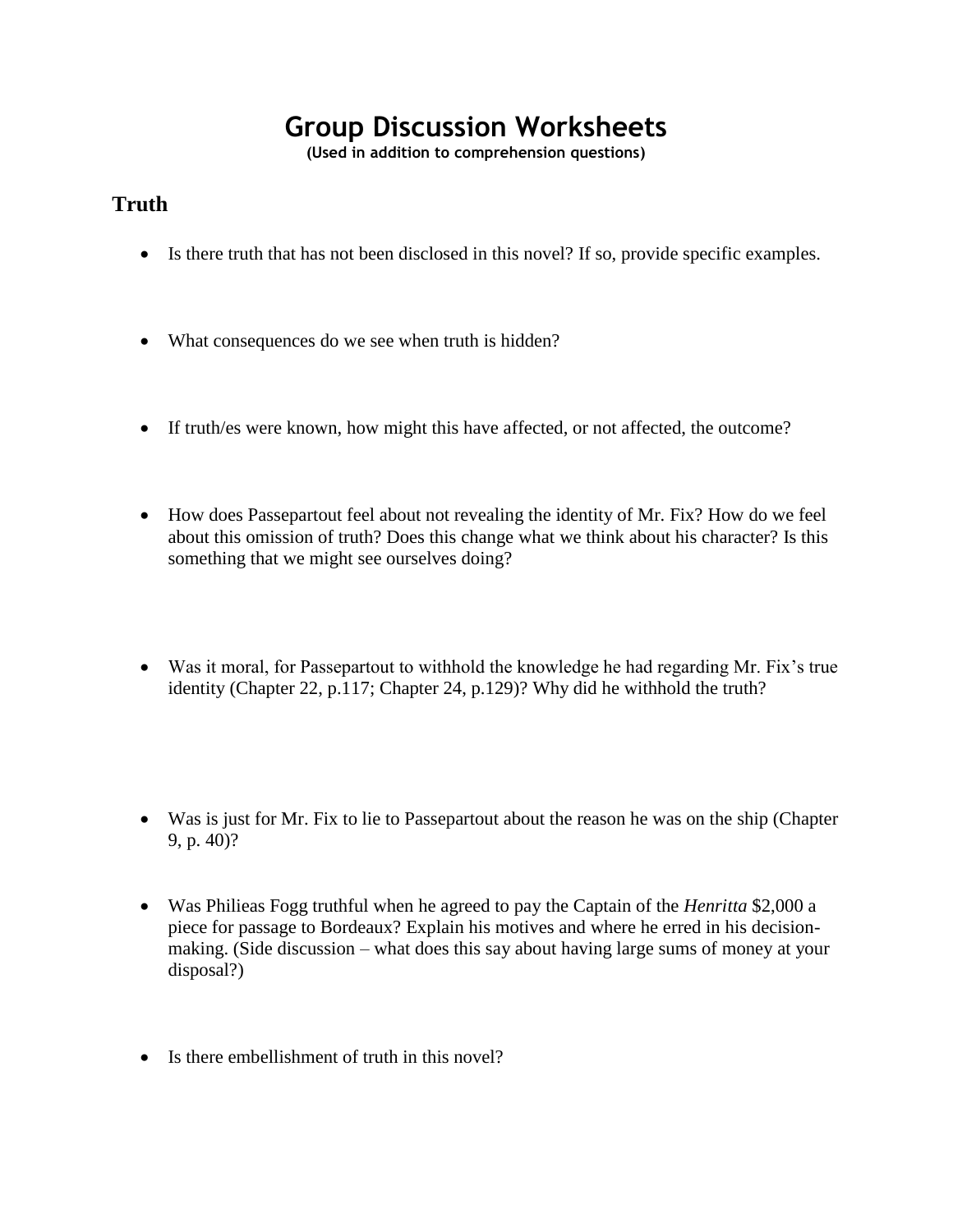### **Morality: Dignity of the human person, truth, justice**

- Was Passepartout being prudent by withholding this information until the "right" time (Chapter 22)? Why or why not? What would you do? Why?
- Compare this with the untruth told by Mr. Fix as to why he was on the ship to India (Chapter 9, p. 40) and the omission of truth he told Auoda when she asked him if he knew where Passepartout was (Chapter 20, p.104).
- Discuss the qualities and characteristics of Phileas Fogg, Detective Fix, and Passepartout and provide a personal comment as to how the presence or absence of virtuous qualities affect other characters in the story.
- If you were in Phileas Fogg's place, would you have stopped to help Aouda? Why or why not?

### **Values: loyalty, friendship, trust, love** *(equate all these to Catholic teaching)*

- Phileas Fogg is very detailed, orderly, and punctual. Is this an admirable virtue or excessive compulsion? Discuss.
- Identify the qualities and characteristics of Phileas Fogg that would make him a good, or not so good, friend. Explain how these qualities and characteristics develop over the course of the novel.
- How is loyalty evident in this novel? Was Passepartout completely loyal to his employer/his friend Phileas Fogg?
- How does the relationship between Passepartout and Phileas Fogg develop throughout the novel?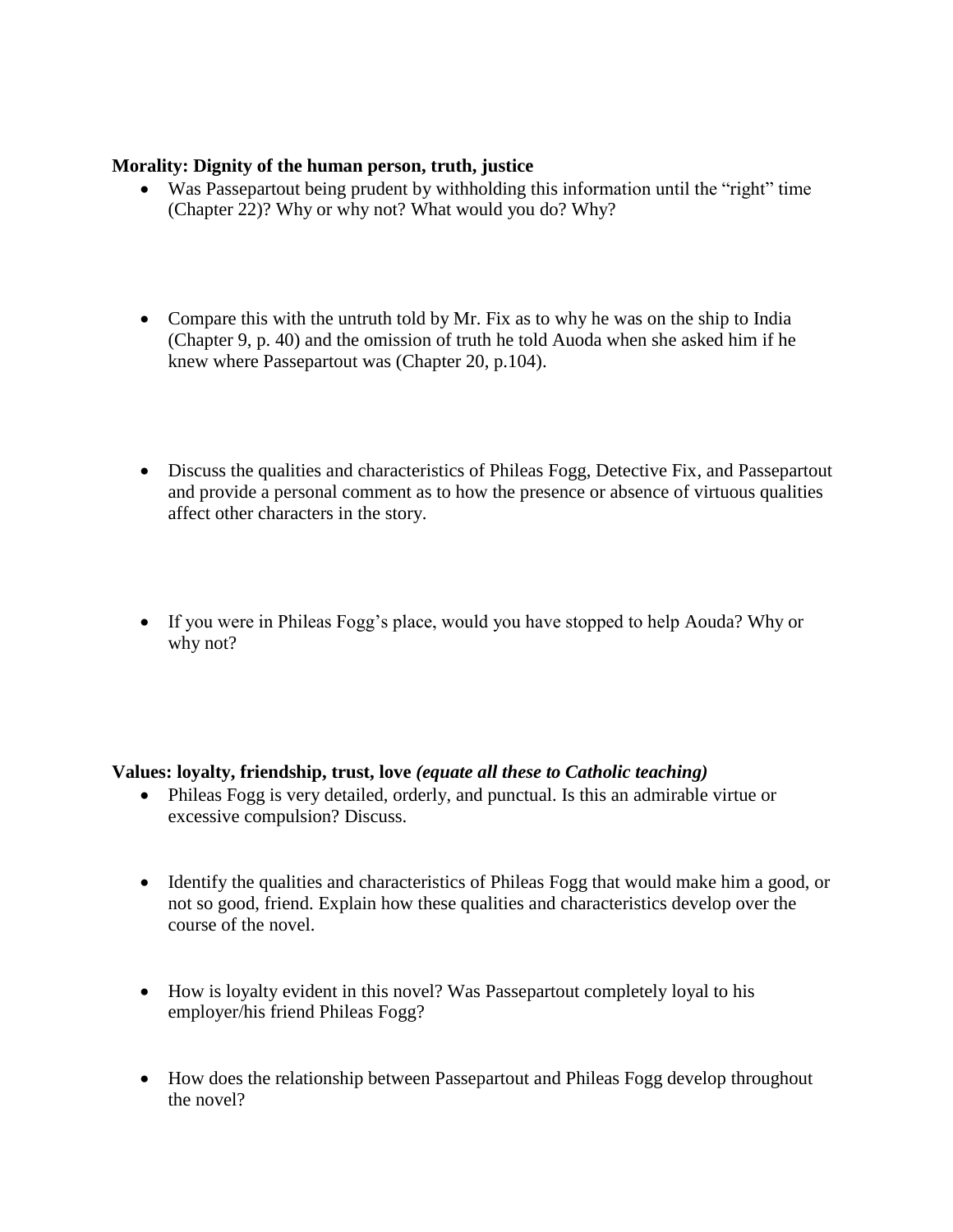- How does the relationship between Passepartout and Mr. Fix fluctuate throughout the novel? Equate this to your personal experience with other people.
- What is the relationship between Passepartout and Auoda?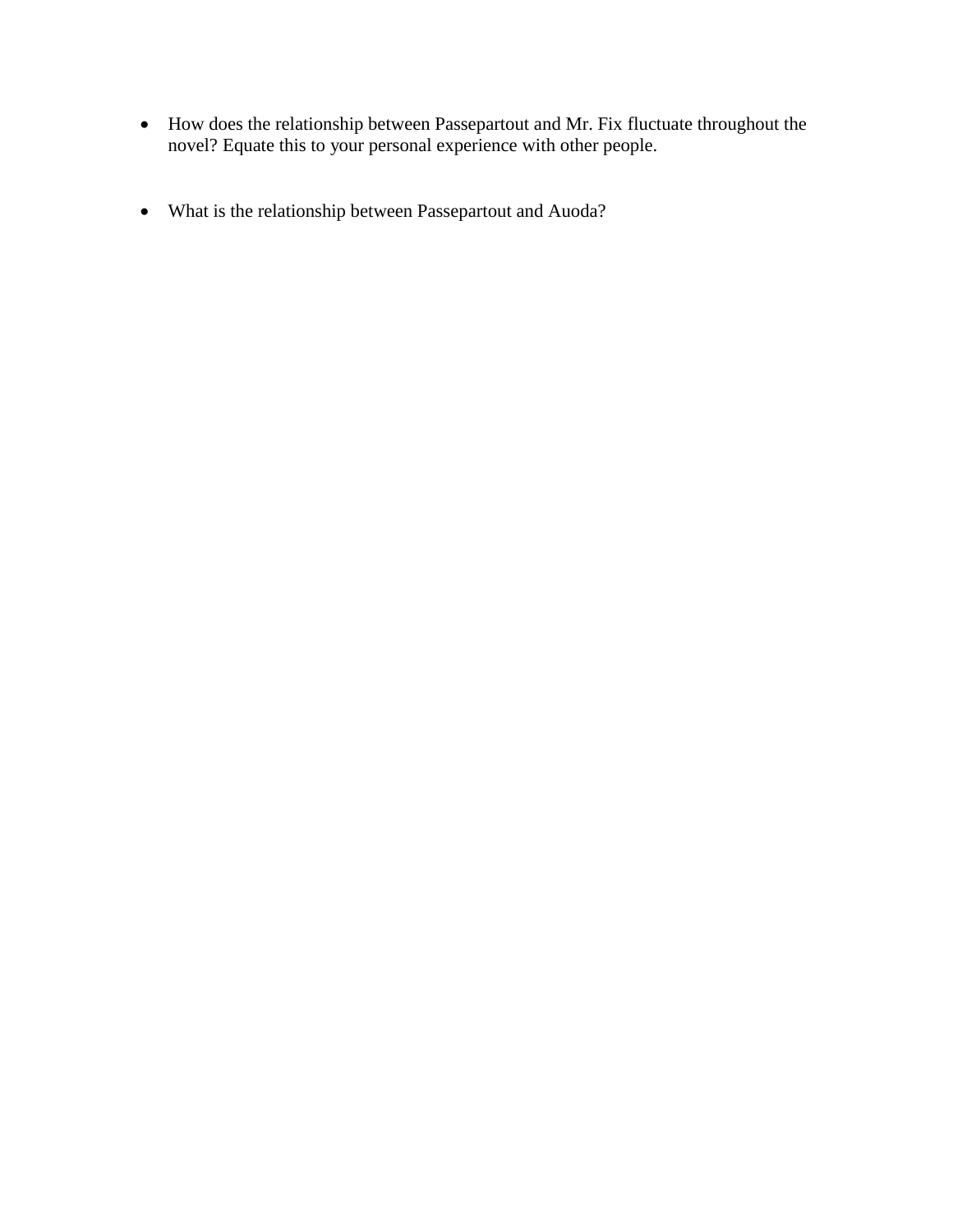## **Checklist for Discussion – Formative Student**

| <b>Criteria</b>                                                                                                                                                                                                                                                                                               | <b>Self</b> | <b>Teacher</b> | <b>Comments</b> |
|---------------------------------------------------------------------------------------------------------------------------------------------------------------------------------------------------------------------------------------------------------------------------------------------------------------|-------------|----------------|-----------------|
| Preparation. CCSS.SL.910.1a. I came fully<br>prepared to our discussion which means 1)<br>reading all the material carefully, 2) writing<br>thoughtful questions, 3) referencing specific<br>evidence from the text AND from other<br>research to stimulate thoughtful, well-<br>reasoned exchanges of ideas. |             |                |                 |
| <b>Facilitating/Leadership Moves.</b><br>CCSS.SL.910.1b. I facilitate Decision Making<br>within the group most all of the time.                                                                                                                                                                               |             |                |                 |
| <b>b.</b> I request alternate views most all the<br>time.                                                                                                                                                                                                                                                     |             |                |                 |
| b. I get the group back on track; clear goal<br>most all the time.                                                                                                                                                                                                                                            |             |                |                 |
| <b>b.</b> I outline the next steps most all the time.                                                                                                                                                                                                                                                         |             |                |                 |
| <b>b.</b> I set deadlines and assign goals most all<br>the time.                                                                                                                                                                                                                                              |             |                |                 |
| c. I invite others to the discussion most all<br>the time.                                                                                                                                                                                                                                                    |             |                |                 |
| Comprehension.CCSS.SL.910.1d. I<br>summarize points of agreement and<br>disagreement most all the time.                                                                                                                                                                                                       |             |                |                 |
| c. I pose clarifying questions most all the<br>time.                                                                                                                                                                                                                                                          |             |                |                 |
| c. I clarify the discussion points most all the<br>time.                                                                                                                                                                                                                                                      |             |                |                 |
| c. I relate ideas to broader themes, larger<br>ideas, the real world most all the time.                                                                                                                                                                                                                       |             |                |                 |
| d. I make new connections in light of<br>evidence and reasoning presented most all<br>the time.                                                                                                                                                                                                               |             |                |                 |
| d. I offer ideas I have been wondering or<br>musing about most all the time.                                                                                                                                                                                                                                  |             |                |                 |
| Collaboration CCSS.SL.910.1d.   maintain<br>emotional control most all the time.                                                                                                                                                                                                                              |             |                |                 |
| d. I provide thoughtful responses to diverse<br>perspectives most all the time.                                                                                                                                                                                                                               |             |                |                 |
| <b>d.</b> I use active listening skills most all the<br>time.                                                                                                                                                                                                                                                 |             |                |                 |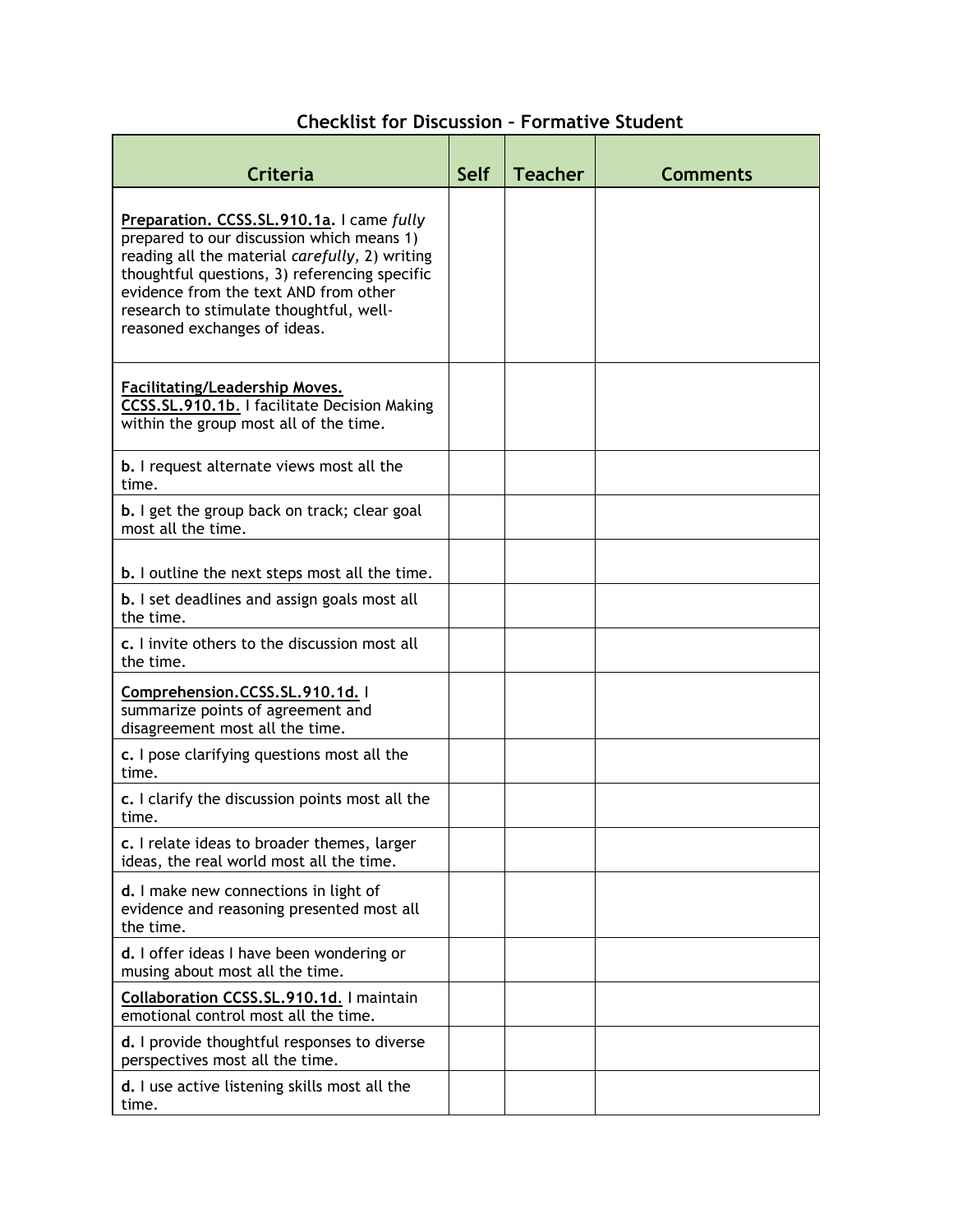## **Discussion Rubric – Summative**

|                                                        | Meets/Exceeds                                                                                                                                                                                                                                                                                      | <b>Approaches</b>                                                                                                                                                                                            | <b>Needs Improvement</b>                                                                                                                                                                                                                       |  |  |  |
|--------------------------------------------------------|----------------------------------------------------------------------------------------------------------------------------------------------------------------------------------------------------------------------------------------------------------------------------------------------------|--------------------------------------------------------------------------------------------------------------------------------------------------------------------------------------------------------------|------------------------------------------------------------------------------------------------------------------------------------------------------------------------------------------------------------------------------------------------|--|--|--|
|                                                        | <b>Expectations</b><br>3                                                                                                                                                                                                                                                                           | <b>Expectation</b><br>$\mathbf{2}$                                                                                                                                                                           |                                                                                                                                                                                                                                                |  |  |  |
| Preparation<br>CCSS.SL.910.1a                          | I came fully prepared<br>to our discussion which<br>means 1) reading all<br>the material carefully,<br>2) writing thoughtful<br>questions, 3)<br>referencing specific<br>evidence from the text<br>AND from other<br>research to stimulate<br>thoughtful, well-<br>reasoned exchanges of<br>ideas. | I came somewhat<br>prepared to our<br>discussion by 1)<br>reading all the<br>material, 2) writing<br>OK questions, 3) and<br>having a general idea<br>of where in the text<br>the answers might be<br>found. | I was not prepared for<br>today's discussion<br>because I 1) did not<br>read all the material,<br>and/or 2) did not<br>write any thoughtful<br>questions, 3) and/or<br>did not know where in<br>the material the<br>answers might be<br>found. |  |  |  |
| Facilitating/<br>Leadership<br>Moves<br>CCSS.SL.910.1b | I facilitate Decision<br>Making within the<br>group most all of the<br>time.                                                                                                                                                                                                                       | I facilitate Decision<br>Making within the<br>group some of the<br>time.                                                                                                                                     | I do not facilitate<br>Decision Making within<br>the group at all.                                                                                                                                                                             |  |  |  |
| b.                                                     | I request alternate<br>views most all the<br>time.                                                                                                                                                                                                                                                 | I request alternate<br>views some of the<br>time.                                                                                                                                                            | I do not request<br>alternate views.                                                                                                                                                                                                           |  |  |  |
| b.                                                     | I get the group back on<br>track; clear goal most<br>all the time.                                                                                                                                                                                                                                 | I get the group back<br>on track some of the<br>time.                                                                                                                                                        | I tend to make the<br>group go off-topic.                                                                                                                                                                                                      |  |  |  |
| b.                                                     | I outline the next steps<br>most all the time.                                                                                                                                                                                                                                                     | I outline the next<br>steps some of the<br>time.                                                                                                                                                             | I never outline the<br>next steps.                                                                                                                                                                                                             |  |  |  |
| b.                                                     | I set deadlines and<br>assign goals most all<br>the time.                                                                                                                                                                                                                                          | I set deadlines and<br>assign goals some of<br>the time.                                                                                                                                                     | I never set deadlines<br>or assign goals.                                                                                                                                                                                                      |  |  |  |
| c.                                                     | I invite others to the<br>discussion most all the<br>time.                                                                                                                                                                                                                                         | I invite others to the<br>discussion some of the<br>time.                                                                                                                                                    | I never invite others to<br>the discussion.                                                                                                                                                                                                    |  |  |  |
| Comprehension.<br>CCSS.SL.910.1d                       | I summarize points of<br>agreement and<br>disagreement most all<br>the time.                                                                                                                                                                                                                       | I summarize points of<br>agreement and<br>disagreement some of<br>the time.                                                                                                                                  | I never summarize<br>points of agreement or<br>disagreement.                                                                                                                                                                                   |  |  |  |
| c.                                                     | I pose clarifying<br>questions most all the<br>time.                                                                                                                                                                                                                                               | I pose clarifying<br>questions some of the<br>time.                                                                                                                                                          | I never pose clarifying<br>questions.                                                                                                                                                                                                          |  |  |  |
| c.                                                     | I clarify the discussion<br>points most all the<br>time.                                                                                                                                                                                                                                           | I clarify discussion<br>points some of the<br>time.                                                                                                                                                          | I never clarify<br>discussion points.                                                                                                                                                                                                          |  |  |  |
| c.                                                     | I relate ideas to<br>broader themes, larger<br>ideas, the real world<br>most all the time.                                                                                                                                                                                                         | I relate ideas to<br>broader themes,<br>larger ideas, the real<br>world some of the<br>time.                                                                                                                 | I never relate ideas to<br>broader themes,<br>larger ideas, or the<br>real world.                                                                                                                                                              |  |  |  |
| d.                                                     | I make new<br>connections in light of<br>evidence and reasoning<br>presented most all the<br>time.                                                                                                                                                                                                 | I make new<br>connections in light of<br>evidence and<br>reasoning presented<br>some of the time.                                                                                                            | I never make new<br>connections in light of<br>evidence and<br>reasoning presented.                                                                                                                                                            |  |  |  |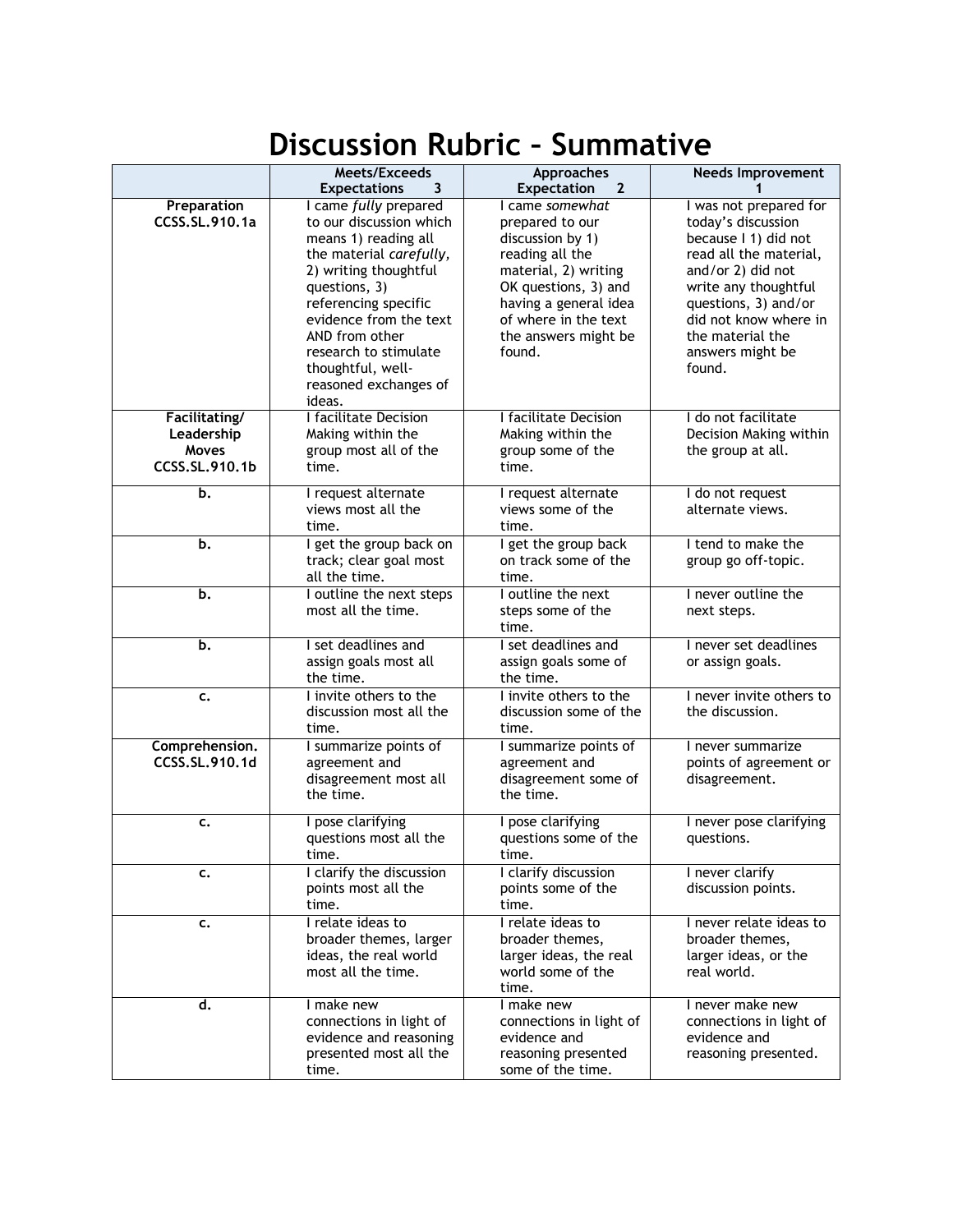| d.                                     | offer ideas I have<br>been wondering or<br>musing about most all<br>the time.      | offer ideas I have<br>been wondering or<br>musing about some of<br>the time.    | never offer ideas<br>that I have been<br>wondering or musing<br>about. |
|----------------------------------------|------------------------------------------------------------------------------------|---------------------------------------------------------------------------------|------------------------------------------------------------------------|
| <b>Collaboration</b><br>CCSS.SL.910.1d | maintain emotional<br>control most all the<br>time.                                | maintain emotional<br>control some of the<br>time.                              | I never maintain<br>emotional control.                                 |
| d.                                     | I provide thoughtful<br>responses to diverse<br>perspectives most all<br>the time. | provide thoughtful<br>responses to diverse<br>perspectives some of<br>the time. | never provide<br>thoughtful responses<br>to diverse<br>perspectives.   |
| d.                                     | use active listening<br>skills most all the time.                                  | use active listening<br>skills some of the<br>time.                             | never use active<br>listening skills.                                  |
| <b>Totals</b>                          |                                                                                    |                                                                                 |                                                                        |